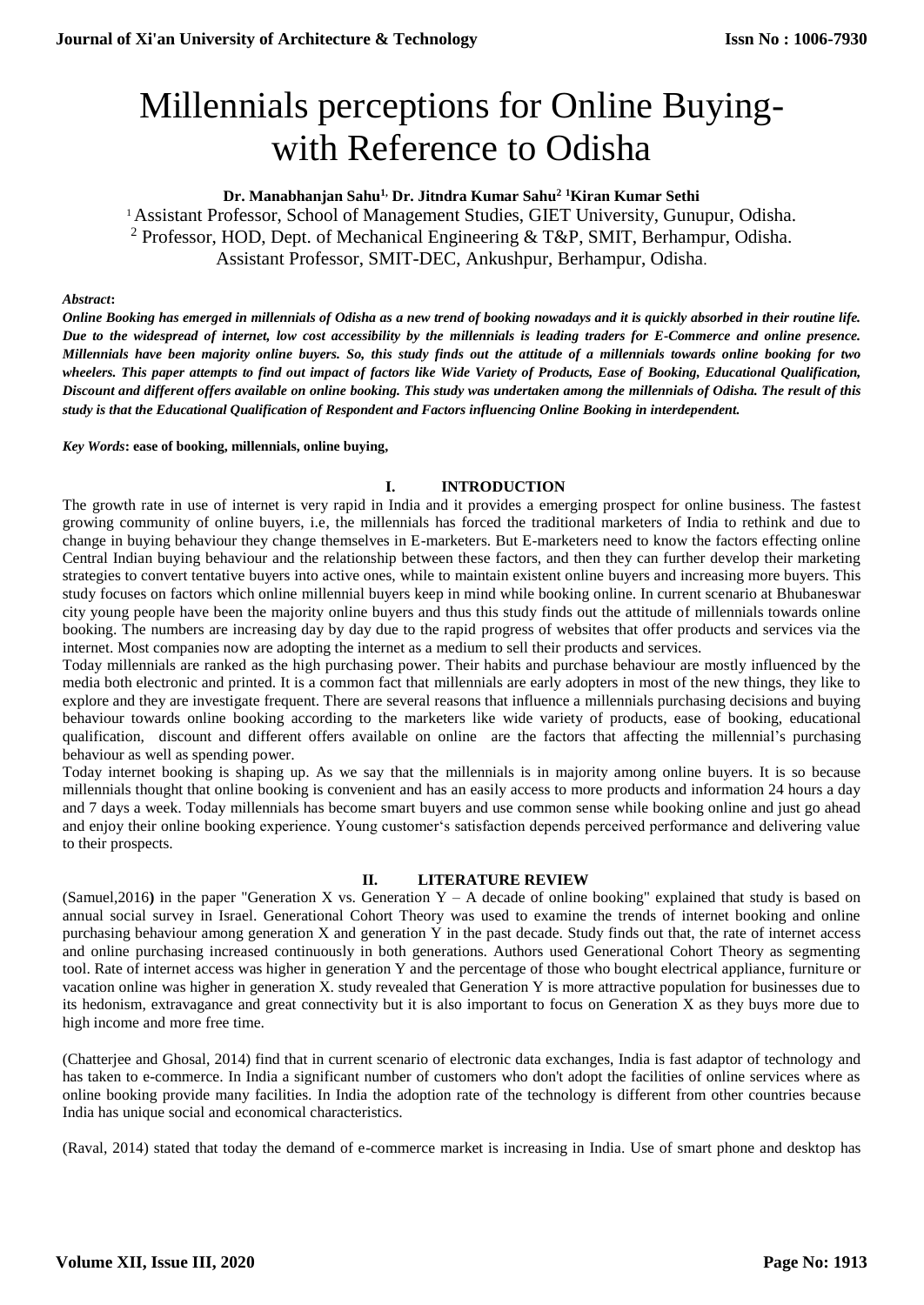## **Journal of Xi'an University of Architecture & Technology**

increased in India and due this the tendency of online booking increase in Indians. It is noticeable that the world's leading ecommerce companies are competing to capture the Indian e-commerce market. The behaviour of the Indian online buyers is the main noticeable factor in Indian e-commerce market. The demands of the Indian buyers are different from other nations of the world. In India, a buyper is always looking for a cheap rate product and that is why almost one third of the total sale is made during the sales season. The discount offered by the companies affects not only offline market but also affects the e –commerce market.

(Agarwal, 2013) finds the factors in "A study of factors affecting online booking behavior of buyers in Mumbai region", that affect online booking like time saving, money saving, no risk in transaction, easy to choose and compare with other products and delivery of product on time., There have been changes in the methodology for business transactions, With advancements in Online booking Oxford Dictionary (2012) e-commerce is defined as 'commercial transactions conducted electronically on the Internet'.

Financial Times (2012) E-commerce is defined as a buying and selling activity through the Internet. E- Commerce can be defined as the buying, selling and exchanging of products and services without any physical contact through the Internet by businesses, buyers and other parties.

(Dayal, 2016)in the paper an analysis of the social media influence on the online buying behavior of Indian Buyers attempts to capture the impact of social media on buying behaviour of Indian customers. The study is based on secondary data and reveals that there are three areas whereby social media is applying. Two of these areas focus on enhancing existing business processes, while third category attempts to re-invent a certain space within the industry together. Social marketing is using various tactics, tools, media and technology across all components of marketing mix. Social CRM (customer relation management) includes simultaneous interactions and conversations with customers and in order to improve business processes, targeting, retaining, acquiring, understanding, listening to and collaborating with customers are important. And lastly, social networks have created a space for new services that is slowly being filled by small sized entrepreneurial companies. Social media thus implies a fundamental shift in the way firms interact with prospects, customers, employees and other stakeholders.

## **III. RESEARCH GAP**

After going through the literature in India and outside, it helped in finding out the research gap which helped in framing needs, scope and objectives of present study. It has been observed that substantial work has been done on online consumer behaviour, but such work has to be researched in the light of factors effecting online buying of millennials. No studies have been confined to assess online booking behaviour of buyers of millennials.

## **IV. OBJECTIVE & HYPOTHESIS:**

#### **OBJECTIVE:**

To find out the association between the variety of product available online and ease of comparison among the product leads to e-booking among the millennials

#### **HYPOTHESES**

Following hypotheses are laid down for the study:

 $H<sub>01</sub>$ Social Media users have no impact on wide variety of product available online.

H<sup>02</sup> Ease of booking and comparison on availability of variety of product has no impact on online booking.

## **V. RERSEACH METHODOLOGY & DATA COLLECTION**

To accomplish the objective of the study both primary and secondary data will be used. Primary data will be collected from millennial buyers by using the structured questionnaire method and direct personal interview method. The questions in questionnaire were of multiple choice questions and forced answers.

Secondary data were collected from various survey conducted by internet and mobile association of India, various journals of online marketing, existing literature, and newspapers etc.

#### **VI. ANALYSIS AND INTERPRETATION**

For analysis and interpretation of data, various mathematical and statistical tools will be used. Data will be arranged through coding and tabulation according to the requirement of analysis. Various tools like percentage, mean, chi-square was used for analysis and interpretation.

## **Demographic Profiles**

Descriptive statistics are employed for analyzing the primary data of the respondents' demographic profiles. In descriptive analysis,the raw data represented in terms of frequency and percentage. These data include demographic information,namely age, education level,gender,income level, occupation level and the experience of purchasing online.

1. There were 183 respondents in the survey, and according to the survey results, there were 99 females or 54% and 84 males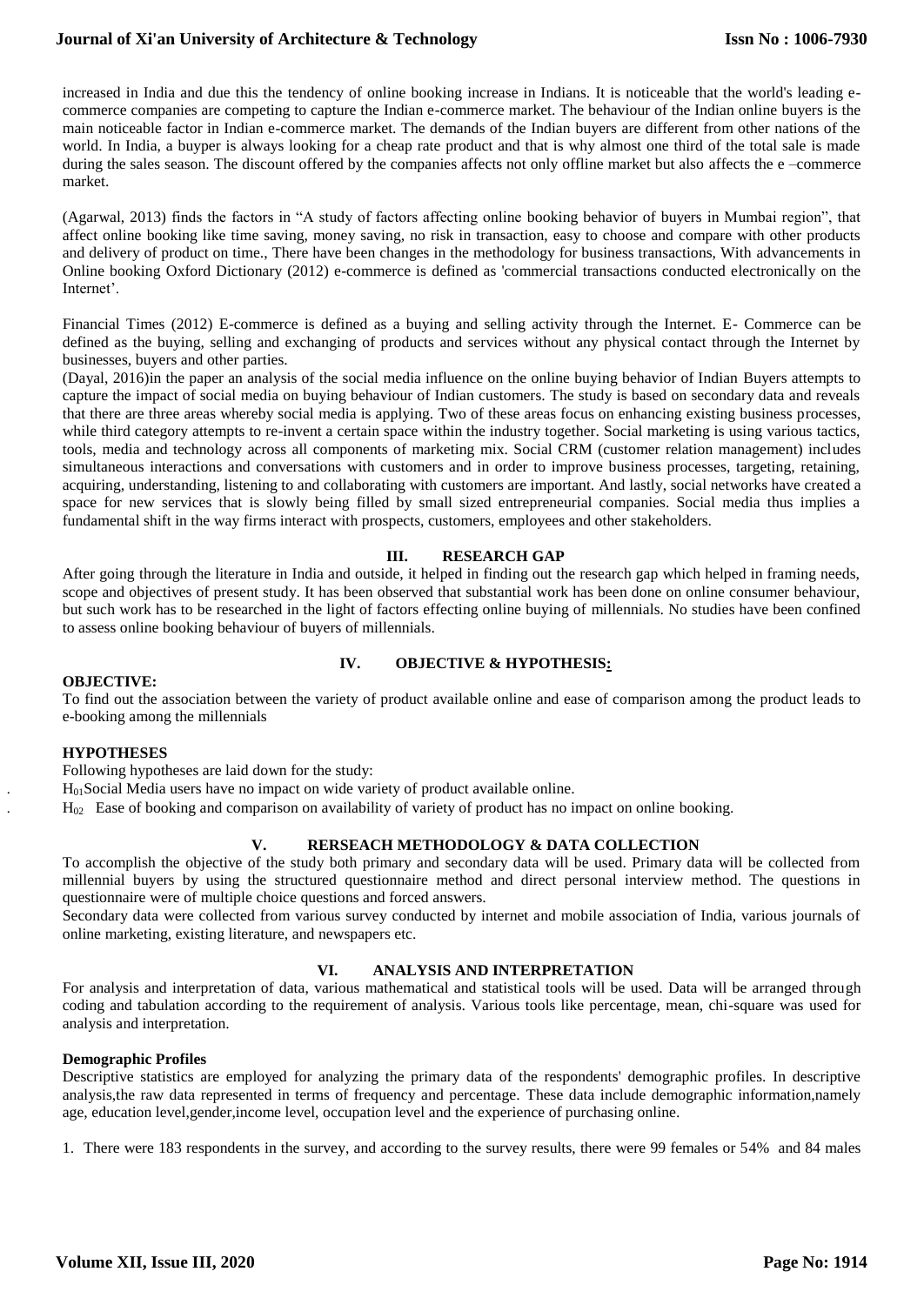# **Journal of Xi'an University of Architecture & Technology**

or 46%.

Table 1: The frequency and percentage summary of demographic profiles (gender)

| Gender | Frequency | Percentage |
|--------|-----------|------------|
| Male   | 84        | 49         |
| Female | -99       | . ح        |
| Total  | 183       | 100        |

2. Education: The Study reveals that a Bachelor's degree level was the education level possessed by the majority of respondents, 139 respondents or 76%, and a postgraduate degree was second, with 44 respondents or 24%.

Table 2: The frequency and percentage of Demographic Profiles (education)

| Education                  | Frequency | Percentage |
|----------------------------|-----------|------------|
| Pursuing Bachelor's degree | 139       | 76%        |
| Master's degree or higher  | 44        | 24%        |
| Total                      | 183       | 100        |

3. Income: From the study it can be seen that the largest monthly income earned was the group between 2,000-10,000 i.e. 180 respondents or 98.36%, the next income group was 10,000- 25,000 i.e. 2 respondents or 1.10%.

Table 3: The frequency and percentage of demographic profiles (Income)

| . .<br>ັ<br>Income | $\sim$ 1 1<br>Frequency | Percentage |
|--------------------|-------------------------|------------|
| 2000-10,000        | 180                     | 98.36      |
| 10,000-25,000      | ∠                       | 1.10       |
| 25,000-40,000      |                         | 0.54       |
| More than $40,000$ | v                       | l 0        |
|                    | 183                     | 100        |

4. Age: The study states that most of the respondents were between 15-20 years of age i.e, 139 or 76%, over 15-20 years old, 44 or 24% was next.

Table 4: The frequency and percentage of demographic profiles (Age)

| Age           | Frequency | Percentage |
|---------------|-----------|------------|
| $25-30$ years | O         | U          |
| $20-25$ years | 44        | 24         |
| $15-20$ years | 139       | 76         |
| $10-15$ years | O         | U          |
| Total         | 183       | 100        |

5. Occupation: The study reveals that undergraduate millennials were identified as the majority i.e., 139 respondents or 76%, Postgraduate millennials were next for 44 respondents or 24% of the total of 183.

Table 5: The frequency and percentage of demographic profiles (Occupation)

| Occupation               | Frequency | Percentage |
|--------------------------|-----------|------------|
| Undergraduate Millennial | 139       | 76         |
| Postgraduate Millennial  | 44        | 24         |
| Non Teaching Staff       |           |            |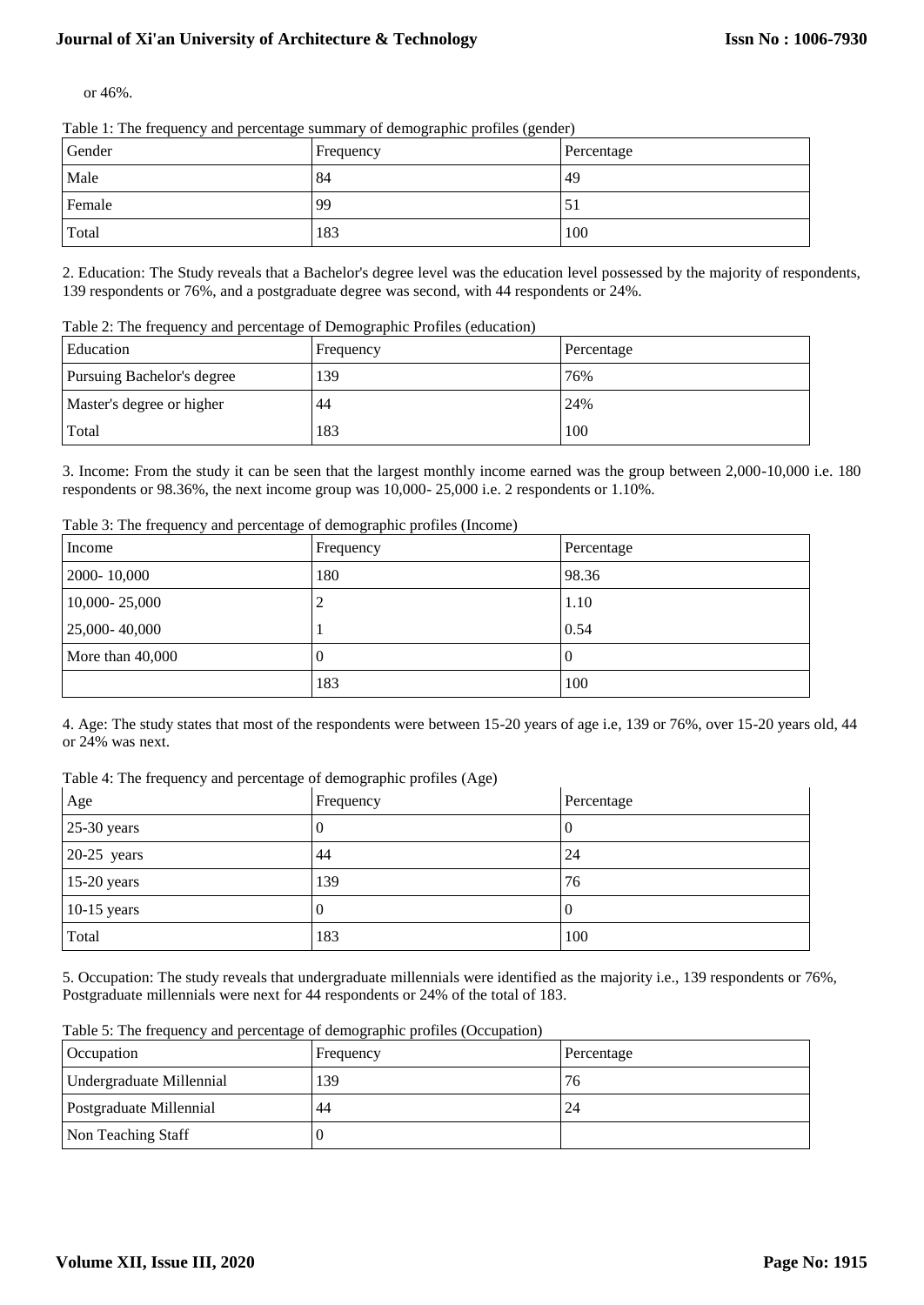|  | ' Fo |  |  |
|--|------|--|--|
|--|------|--|--|

**RESULT 1:** Social Media User's Impact on wide variety of product available online, 85% maximum of the Social Media user have an impact on wide variety of product available online. It was found more than 85% of respondent felt that they use online booking because of the variety of product available. Which is shown in Table 6.

Table 6: Availability of selection of goods in online booking

|       |                       | <b>Frequency</b> | Percent | <b>Valid Percent</b> | <b>Cumulative</b><br>Percent |
|-------|-----------------------|------------------|---------|----------------------|------------------------------|
|       | <b>STRONGLYAGREED</b> | 0Z               | 33.9    | 33.9                 | 33.9                         |
| Valid | <b>AGREE</b>          | 94               | 51.4    | 51.4                 | 85.2                         |
|       | <b>DISAGREE</b>       | 27               | 14.8    | 14.8                 | 100.0                        |
|       | <b>Total</b>          | 183              | 100.0   | 100.0                |                              |

**RESULT 2:** Study found that 96 of respondent felt that they use online booking because it saves their time and it leads to ease of booking. Only 3% of the respondent disagree and felt they don't buy online just for saving the time. Results are shown in Table No. 7.

#### Table 7: Saving of time encourages online booking

|              |                       | Frequency | Percent             | <b>Valid Percent</b> | <b>Cumulative</b><br>Percent |
|--------------|-----------------------|-----------|---------------------|----------------------|------------------------------|
|              | <b>STRONGLYAGREED</b> |           | 41.5                | 41.5                 | 41.5                         |
| <b>Valid</b> | <b>AGREE</b>          | 101       | 55.2                | 55.2                 | 96.7                         |
|              | <b>DISAGREE</b>       |           | J.J                 | J.J                  | 100.0                        |
|              | <b>Total</b>          | 183       | <i><b>100.0</b></i> | 100.0                |                              |

## **VII. CONCLUSION:**

Due to the wide spread of internet, low cost accessibility by millennials leads to online presence of educated millennials of Bhubaneswar region. Study found the majority of the millennials were doing online booking because of wide variety of products, ease of booking i.e. saving time, online payments/ cash on delivery, home delivery, Offers and discounts lead to maximum of online purchasing. The result of the study shows that educational qualification is making millennials more aware of the above mentioned factors which lead for online booking.

#### **REFERENCES:**

- [1] Sahu, M., Sahu, J. K., Achary, A. C. R., & Mohapatro, D. Millennials perception towards organizations in Industry 4.0: An empirical analysis
- [2] Sahu, M., & Sahu, J. K. (2016). Cross cultural analysis of personal traits a global perspective. *IJAR*, *2*(12), 155-159
- [3] IoanasElisabeta and StoicaIvona (2014), "Social Media and Its Impact on Consumer Behavior", International Journal of Economic Practices and Theories, Vol. 4, No. 2, pp. 295-303.
- [4] Jaines, L. J., Scherer, W.C. and Scheufele A.D. (2003), "Exploring Motivation for Consumer Web use and their Implication for E-Commerce", Journal of Consumer Marketing, Vol. 20, Issue 2, pp 90-108.
- [5] JarvelainenJonna( June 2003), "The Impact of Prior Online Booking Experience on Future Purchasing Channel choice", proceedings of the 11 European Conference on Information Systems", Italy, pp. 127.
- [6] Liang T. and Lia H. (2000), "Electronic tore Design and Buyers choice: anempirical study", Procceding of the 33 system Sciences.
- [7] Lim Mee yet, Yap SengChing and Lau Chai teck (2010), "Online Search and Buying Behaviour: Malaysian Experience", Canadian Social Science, Vol. 6, No. 4, pp. 154-166.
- [8] Lissitsa Sabina and KolOfrit (July 2016), "Generation X vs. Generation Y A decade of online booking", Journal of Retailing and Consumer services, Vol. 31, pp. 304-312.
- [9] MalhotraMeenkashi and Singh Jashandeep (2013), "Factors Affecting the Adoption of Online Booking in Youngsters An Empirical Study" Interdisciplinary Journal of Management and Behavioural Sciences, Vol. 2, No. 1, pp. 44-54.
- [10] MalviyaSurender and SawantChetna (2014), "Perception of Millennials towards Online Booking", AltiusShodh Journal of Management and Commerce, pp. 432-436.
- [11] MitraAbhijit (2013), "E commerce in India A Review", International journal of Marketing, Financial Services and Management Research ISSN 2277-3622, Vol. 2, No. 2, pp. 126-132.
- [12] Miyazaki D. Anthony and Fernandez Ana (2001), " Consumer Perception of Privacy and security Risks for Online Booking", The Journal of Consumer Affairs, Vol. 35, Issue 1, pp. 27-44.
- [13] Pandey B.B, BarikPratibha and SoniVandana (2015), "Online Booking Catchinng Up Fast With The Trend– Chattisgarh Context", International Journal of Research in Commerce and Management, Vol. 6, issue 4.
- [14] PawarShivajiSarika, More KhashabaDinkar and Bhola Shankar Sarang (2014), "Online Buying Behaviour of College Millennials", Indian Streams Research Journal, Vol. 4, Issue 7.